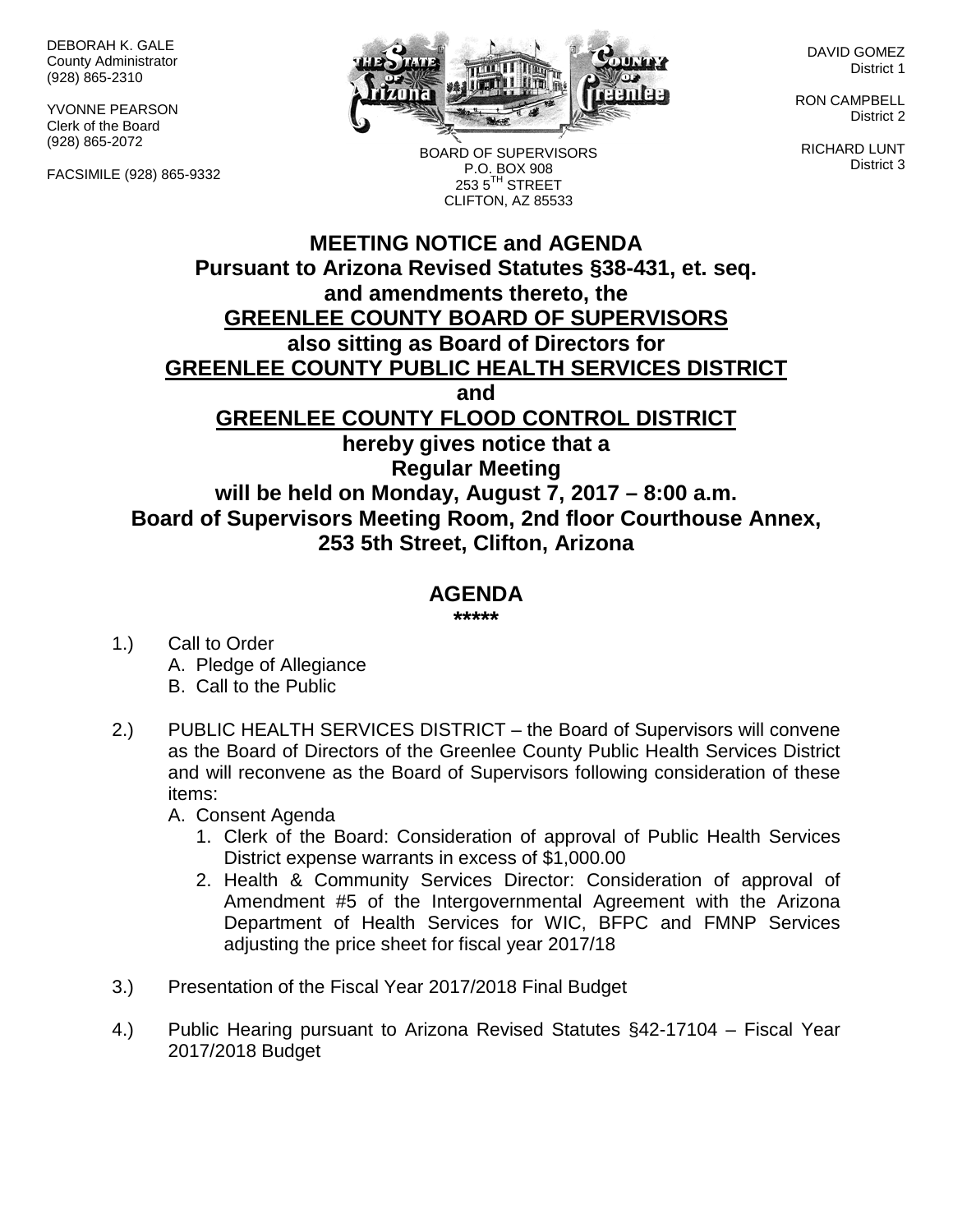- 5.) Adoption of fiscal year 2017/2018 Final Budget pursuant to Arizona Revised Statutes §42-17105 the Board of Supervisors will convene into Special Meeting to determine and adopt the proposed budget
- 6.) Tony Hines, Public Works Manager Facilities/Fleet
	- A. Annual Report Greenlee County Facilities/Fleet/Parks & Recreation
	- B. Consideration of approval to purchase one (1) Caterpillar 930M Loader in the amount of \$128,691.00 after \$69,450.00 trade-in and one (1) 140M3 Grader in the amount of \$193,202.00 after \$146,404.00 trade in for the Public Works – Roads Department both to be purchased under the City of Tucson RFP#161534 National IPA – Caterpillar Inc. Cooperative Purchasing Agreement
- 7.) David Manuz, Public Works Manager Roads A. Annual Report – Greenlee County Roads
- 8.) Steve Rutherford, Health & Community Services Director A. Annual Report – Greenlee County Health Department
- 9.) Ákos Kovach, Economic Development Coordinator
	- A. Greenlee County Housing Forum update
	- B. Greenlee County receipt of the National Association of Development Organizations (NADO) Award
	- C. Greenlee County participation in the 2017 National Association of Development Organizations (NADO) Photo Contest
- 10.) Philip Ronnerud, County Engineer/Planner
	- A. Consideration of approval of security hardware for the South Annex under Proposal Request #2 by Building Excellence in the amount of \$72,803.00 to be paid with budgeted capital improvement funds
- 11.) Consideration of Proclamation of August 2017 as Child Support Awareness Month
- 12.) Consideration of approval of Greenlee County Personnel Policy #106 Sick Leave and #118 – Termination to add a payout provision upon retirement of an employee
- 13.) Kay Gale, County Administrator
	- A. County and State budget and legislative issues
	- B. Calendar of Events
- 14.) Consent Agenda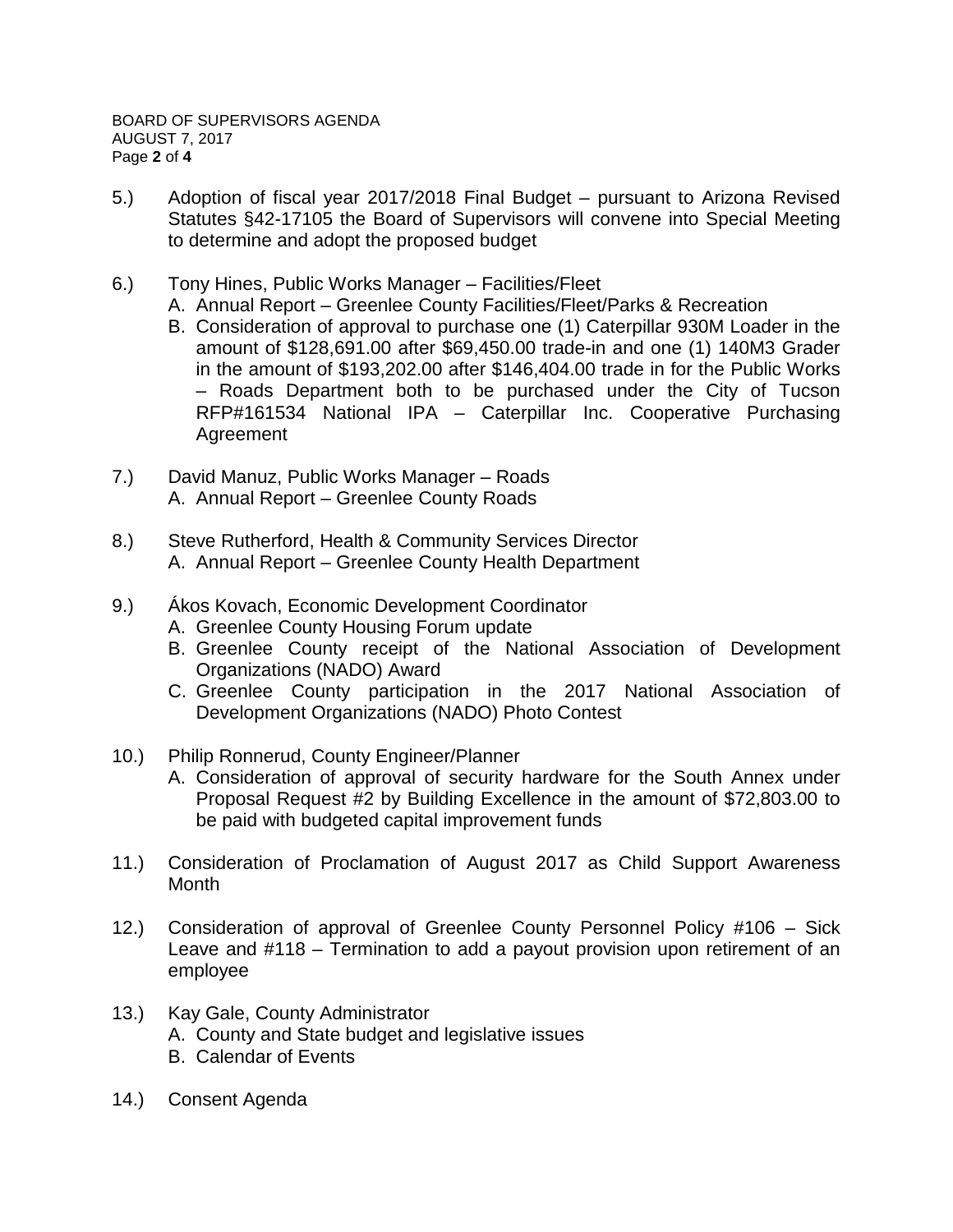- A. Clerk of the Board: Consideration of approval of minutes to previous meetings – 05/22/17; 05/31/17; 07/06/17
- B. Clerk of the Board: Consideration of approval of expense warrants in excess of \$1,000.00 – Vouchers 1091; 1092; 1094; 1095; 1096; 1000; 1001; 1003; 1004; 1005; 1006; 1007; 1008
- C. Chief Finance Officer: Consideration of approval of general fund loans in the amount of \$8,916.16 to be reimbursed upon receipt of funds: Fund 118 - \$4,203.95; Fund 146 - \$522.41; Fund 167 - \$264.50; Fund 186 - \$3,471.87; Fund 257 - \$89.77; Fund 601 - \$363.66
- D. Events Coordinator: Consideration of approval of Employee Transaction Form: P. Penry, Temporary Part Time Clerk I
- E. IT/IS Manager: Consideration of approval of Employee Transaction Form: T. Deane, Network Systems Administrator
- F. Public Works Manager Facilities: Consideration of approval of Employee Transaction Form: B. Galvin, Temporary Full Time Operations Tech I
- G. County Sheriff: Consideration of approval of Employee Transaction Form: D. Rooks, Deputy Cadet
- H. Elections Director: Consideration of appointment of Democratic Precinct Committeeman: Dennis O'Flattery, Precinct 7 – York/Sheldon
- I. County Librarian: Consideration of approval to apply for the 2017/2018 State Grants in Aid grant in the amount of \$23,000 requiring matching funds in the amount of \$23,000 to be paid with budgeted general funds
- J. Clerk of the Board: Consideration of approval of the Liquor License Application for Extension of Premises/Patio Permit by the the Copper Room (Morenci Motel) for an Octoberfest Event to be held September 23, 2017
- K. Public Works Manger Facilities: Consideration of approval of the MyDEQ Subscriber Agreement and authorization the Public Works Managers and County Engineer as designees of the Board for this contract
- L. IT/IS Manager: Consideration of approval of the purchase of VST Fuel Management System from Cochise Petroleum to replace the current County fueling system which has reached end of life in the amount of \$23,192.77 to be purchased with HEMP grant funds
- M. Events Coordinator: Consideration of approval of the Grand Canyon Pro Rodeo Association Sanction Agreement in the amount of \$3,850.00 to be paid with budgeted fair funds
- 15.) Supervisor Reports

Supervisor Richard Lunt

- A. National Association of Counties Conference
- B. Gila Watershed Partnership meeting
- C. Eastern Counties Organization meeting
- D. Wolf Recovery Plan meeting